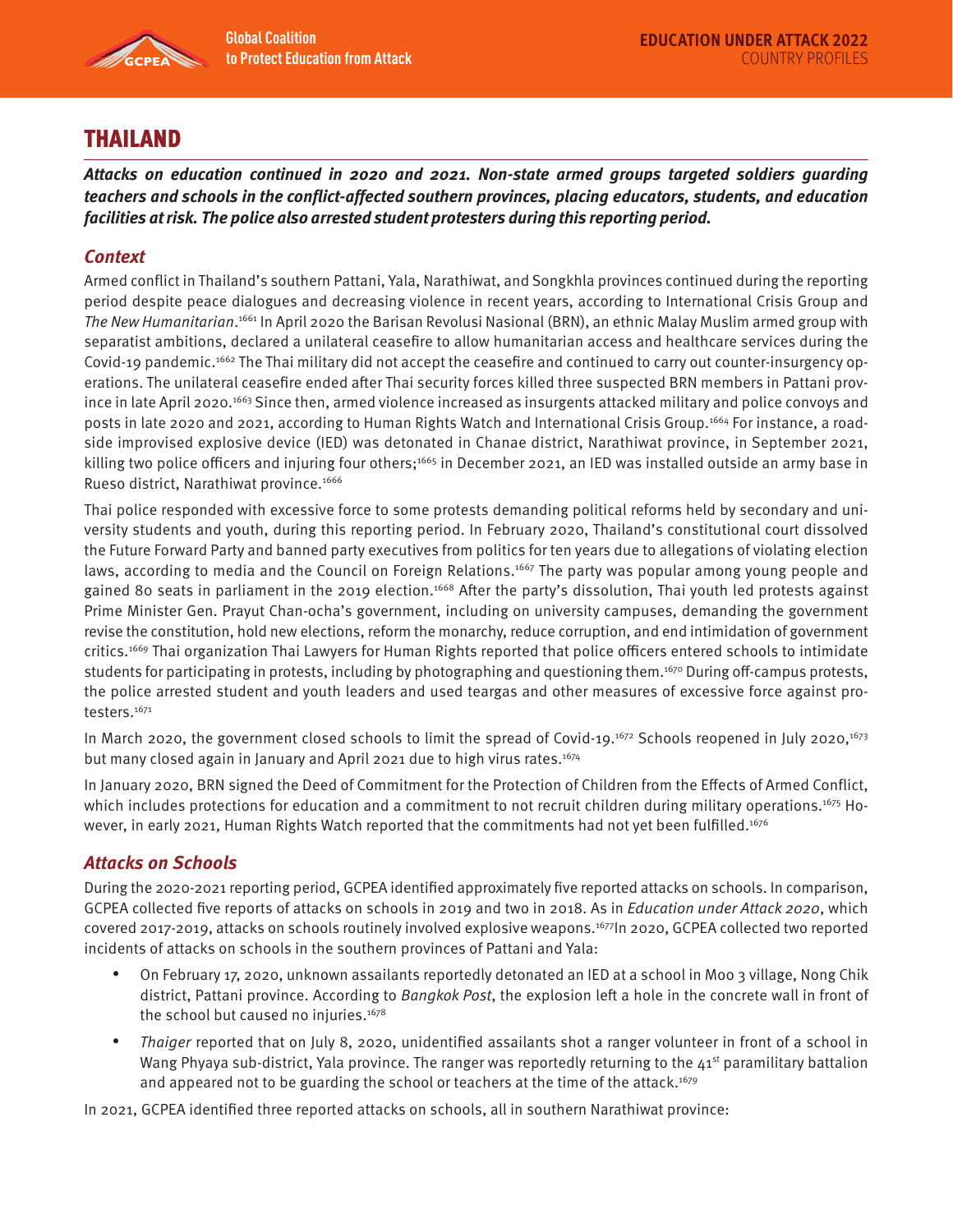

- On February 13, 2021, unknown assailants reportedly entered Rueso Withaya School to throw a grenade over the wall into a police station parking area, where it exploded and damaged several vehicles, in Rueso Ok, Rueso district, Narathiwat province.<sup>1680</sup>
- On June 1, 2021, suspected non-state armed group members shot and killed an army ranger as he set up a checkpoint near a school in Tue Ngo village, Si Sakhon district, Narathiwat province, as reported by local media outlets. The assailants reportedly hid behind the school before carrying out the attack.<sup>1681</sup>
- On October 4, 2021, an unidentified assailant reportedly detonated a bomb near Su-Ngai Padi High School in Chue Rae village, Narathiwat province. No fatalities were reported.<sup>1682</sup>

## **Attacks on school students, teachers, and other education personnel**

In 2020 and 2021, GCPEA collected approximately six reported incidents of attacks on school students, teachers, and staff. This is a decrease compared to Education under Attack 2020, which included five and ten reported attacks in 2019 and 2018, respectively.<sup>1683</sup> As in the previous reporting period, many attacks affecting students and teachers involved the targeting of police or volunteer defense guards tasked with protecting teachers, students, and schools. Although these attacks targeted the police or guards, they put teachers and students at risk.

In 2020, GCPEA identified approximately five reported attacks on school students, teachers, and staff.<sup>1684</sup> For example:

- The Bangkok Post reported that on July 14, 2020, unidentified assailants detonated an IED on a dirt road in Lapho village, Mae Lan district, Pattani province, targeting and killing an army ranger who was guarding teachers employed at Ban Khuan Plaeng Ngu School. No other casualties were reported.<sup>1685</sup>
- On August 13, 2020, alleged non-state armed group members reportedly detonated an IED along the road leading to Pakaluesong Primary School in Nong Chik district, Pattani province, targeting soldiers as they escorted teachers and students to the school. According to media outlets Benar News and Bangkok Post, one soldier was killed while others were wounded.<sup>1686</sup> Teachers and army rangers at the school have been threatened in the past as well, according to Human Rights Watch.<sup>1687</sup>
- On the same day, in a reportedly coordinated attack with the above-mentioned incident, an alleged non-state armed group detonated an IED along the road leading to Kalisa Primary School in Rangae district, Narathiwat province. Local media reported that the explosion targeted and killed one soldier and injured at least three others while they were guarding teachers en route to school.1688 The two attacks on August 13, 2020, were reportedly the first such attacks since schools in the southern provinces reopened for in-person classes after Covid-19 closures.<sup>1689</sup>
- On October 9, 2020, alleged non-state armed group members reportedly fired at a group of soldiers and volunteer patrols guarding teachers in Bang Kao Thale village, Sai Buri district, Pattani province. A soldier and volunteer guard were reportedly injured in the attack.<sup>1690</sup>

In 2021, GCPEA collected one reported incident of an attack on school students. On January 16, members of the Bad Student group reportedly protested in front of the Ministry of Education in Bangkok. According to local media outlets, the students protested on Teachers' Day to draw attention to teachers' use of violence against students in classrooms. The police reportedly arrested at least two students then later released them that same day.<sup>1691</sup>

<sup>1661</sup> ICG, Southern Thailand's Peace Dialogue: Giving Substance to Form (Brussels: International Crisis Group, January 21, 2020). Caleb Quinley, "In Thailand's deep south conflict, a 'glimpse of hope', but no momentum to sustain a COVID-19 ceasefire," The New Humanitarian, August 3, 2020. 1662 Barisan Revolusi Nasional Melayu Patani, "Declaration of BRN's Response to Covid-19," Geneva Call, April 3, 2020. Caleb Quinley, "In Thailand's deep south conflict, a 'glimpse of hope', but no momentum to sustain a COVID-19 ceasefire," The New Humanitarian, August 3, 2020. 1663 "Thailand Forces Kill 3 Suspected Insurgents in Pattani," Benar News, April 30, 2020. Human Rights Watch, World Report 2021 (New York: Human Rights Watch, 2020), Thailand chapter. Caleb Quinley, "In Thailand's deep south conflict, a 'glimpse of hope', but no momentum to sustain a COVID-19 ceasefire," The New Humanitarian, August 3, 2020.

<sup>1664 &</sup>quot;October 2021: Thailand," International Crisis Group Conflict Tracker, October 2021. Human Rights Watch, World Report 2022 (New York: Human